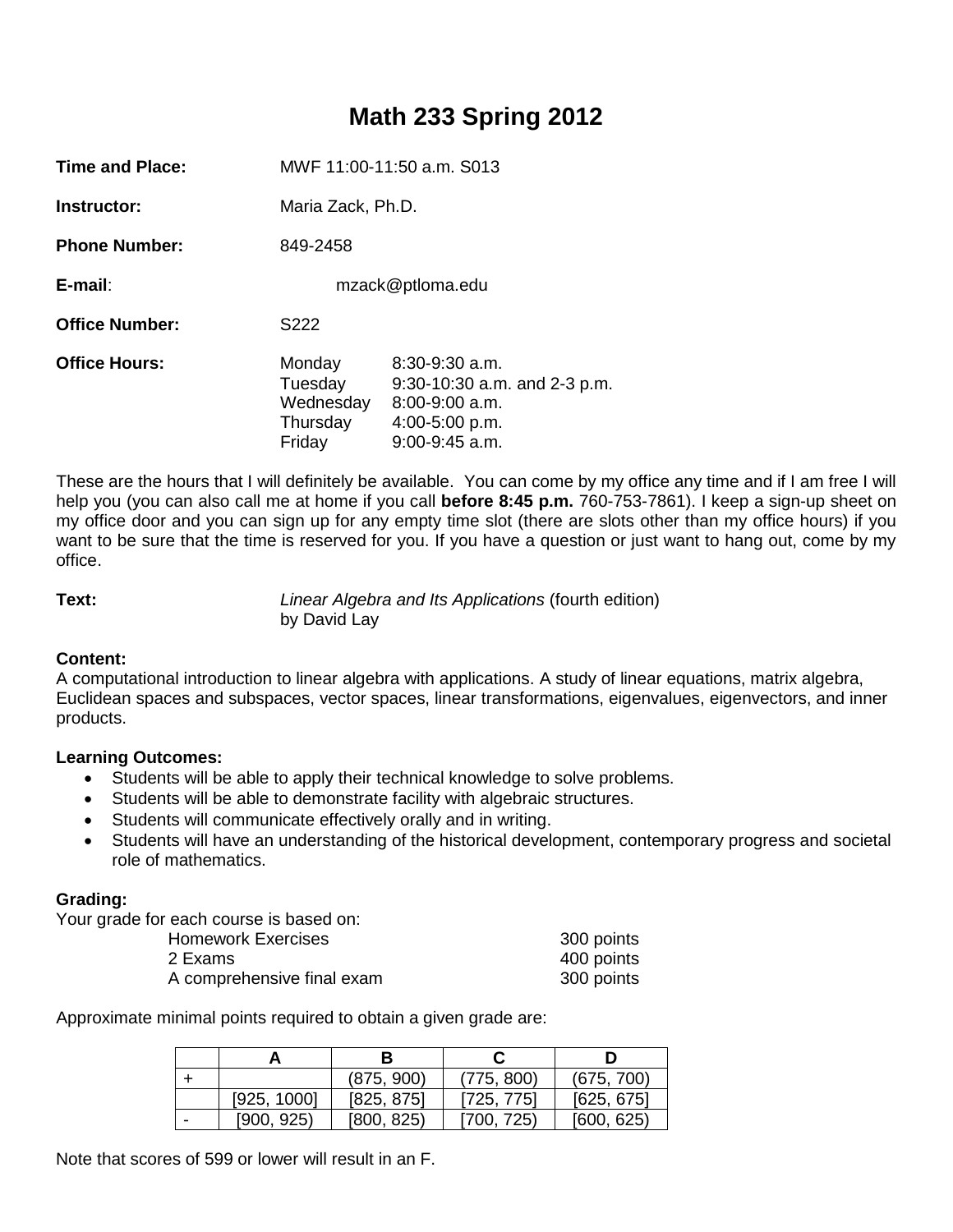# **Homework:**

Homework will be assigned each day at the end of class. All homework assigned in a week will be **due in class** the next Wednesday. No late homework will be accepted except by prior arrangement or with a documented emergency. Homework assignments are posted on my office door. The object of the homework is to learn how to do the problems so I expect to see calculations on your homework using the terminology and methods of the class and not just the answer. A random selection (the same for all people) of the problems will be graded on any homework assignment.

## **Exams:**

There are two in-class exams. If you do not take an exam you will receive a zero for it. Late exams may be taken only by prior arrangement or with a documented emergency. I must participate in the decision for you to miss an exam, this means that you need to phone me before missing an exam.

#### **Final Exam: Date and Time**

The final exam date and time is set by the university at the beginning of the semester and may not be changed by the instructor. Only in the case that a student is required to take three exams during the same day of finals week is an instructor authorized to change the exam date and time for that particular student. The final is cumulative and is given in class on **FRIDAY, MAY 4 FROM 10:30 – 12:30.** 

#### **Attendance:**

Attendance is expected at each class session. In the event of an absence you are responsible for the material covered in class and the assignments given that day.

Regular and punctual attendance at all classes in which a student is registered is considered essential to optimum academic achievement. Therefore, regular attendance and participation in each course are minimal requirements to be met. There are no allowed or excused absences except when absences are necessitated by certain university-sponsored activities and are approved in writing by the Provost. Whenever the number of accumulated absences in a class, for any cause, exceeds ten percent of the total number of class meetings, the faculty member has the option of filing a written report to the Vice Provost for Academic Administration which may result in de-enrollment, pending any resolution of the excessive absences between the faculty member and the student…If the date of de-enrollment is past the last date to withdraw from a class, the student will be assigned a grade of W or WF (no grade). There are no refunds for courses where a deenrollment was processed." (see catalog for full text)

# **Class Enrollment:**

It is the student's responsibility to maintain his/her class schedule. Should the need arise to drop this course (personal emergencies, poor performance, etc.), the student has the responsibility to follow through (provided the drop date meets the stated calendar deadline established by the university), not the instructor. Simply ceasing to attend this course or failing to follow through to arrange for a change of registration (drop/add) may easily result in a grade of F on the official transcript.

#### **Academic Accommodations:**

While all students are expected to meet the minimum academic standards for completion of this course as established by the instructor, students with disabilities may require academic accommodations. At Point Loma Nazarene University, students requesting academic accommodations must file documentation with the Disability Resource Center (DRC), located in the Bond Academic Center. Once the student files documentation, the Disability Resource Center will contact the student's instructors and provide written recommendations for reasonable and appropriate accommodations to meet the individual needs of the student. This policy assists the university in its commitment to full compliance with Section 504 of the Rehabilitation Act of 1973, the Americans with Disabilities (ADA) Act of 1990, and ADA Amendments Act of 2008, all of which prohibit discrimination against students with disabilities and guarantees all qualified students equal access to and benefits of PLNU programs and activities.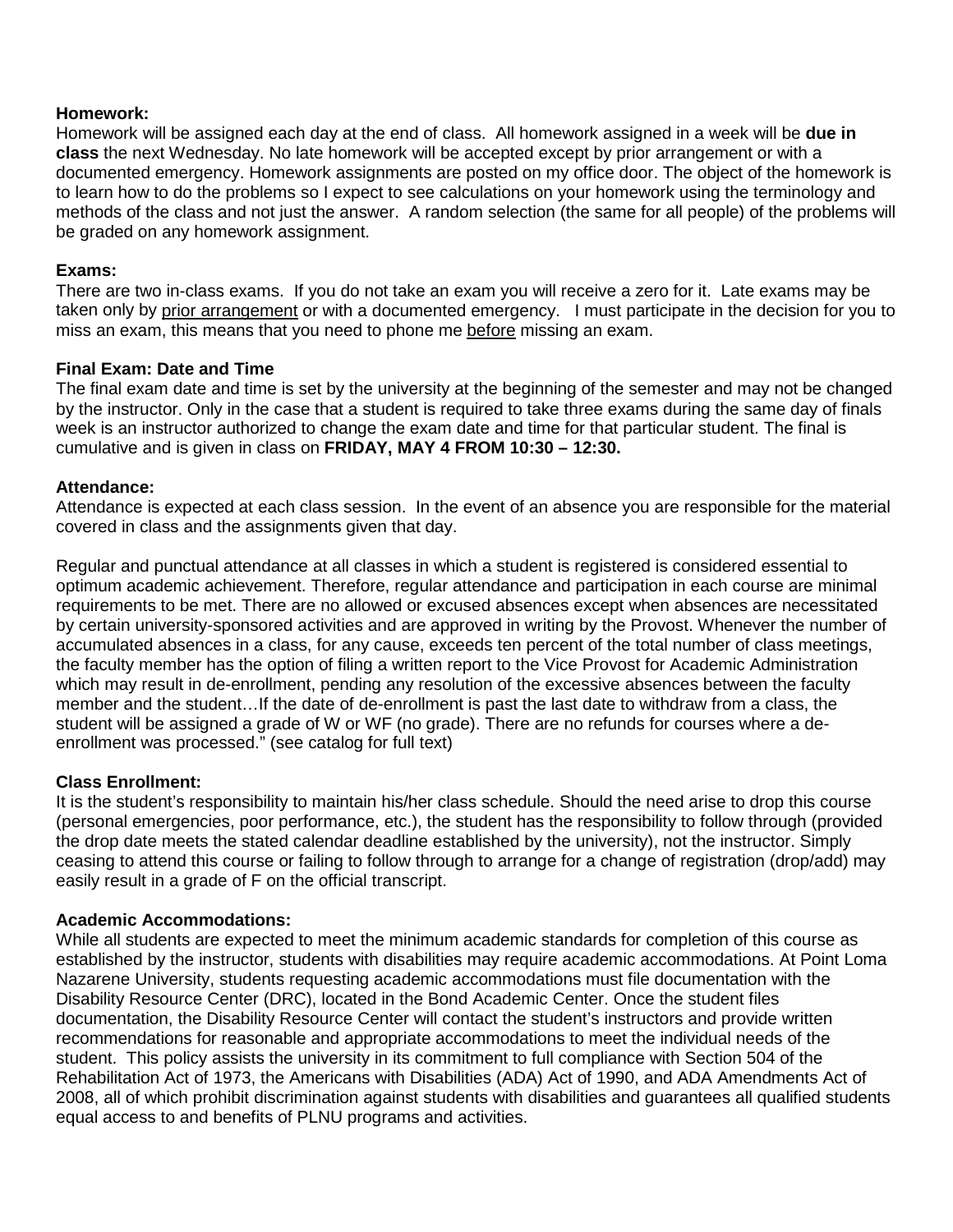Students with learning disabilities who may need accommodations should discuss options with the instructor during the first two weeks of class.

### **Academic Honesty:**

The Point Loma Nazarene University community holds the highest standards of honesty and integrity in all aspects of university life. Academic honesty and integrity are strong values among faculty and students alike. Any violation of the university's commitment is a serious affront to the very nature of Point Loma's mission and purpose.

Academic dishonesty is the act of presenting information, ideas, and/or concepts as one's own when in reality they are the results of another person's creativity and effort. Such acts include plagiarism, copying of class assignments, and copying or other fraudulent behavior on examinations. For more details on PLNU's policy go to: [http://www.pointloma.edu/experience/academics/catalogs/undergraduate-catalog/point-loma](http://www.pointloma.edu/experience/academics/catalogs/undergraduate-catalog/point-loma-education/academic-policies)[education/academic-policies](http://www.pointloma.edu/experience/academics/catalogs/undergraduate-catalog/point-loma-education/academic-policies)

A student who is caught cheating on any item of work will receive a zero on that item and may receive an "F" for the semester. See the PLNU Catalog for a further explanation of the PLNU procedures for academic dishonesty.

You may work with and study with other people in the class, just turn in your own work for every assignement.